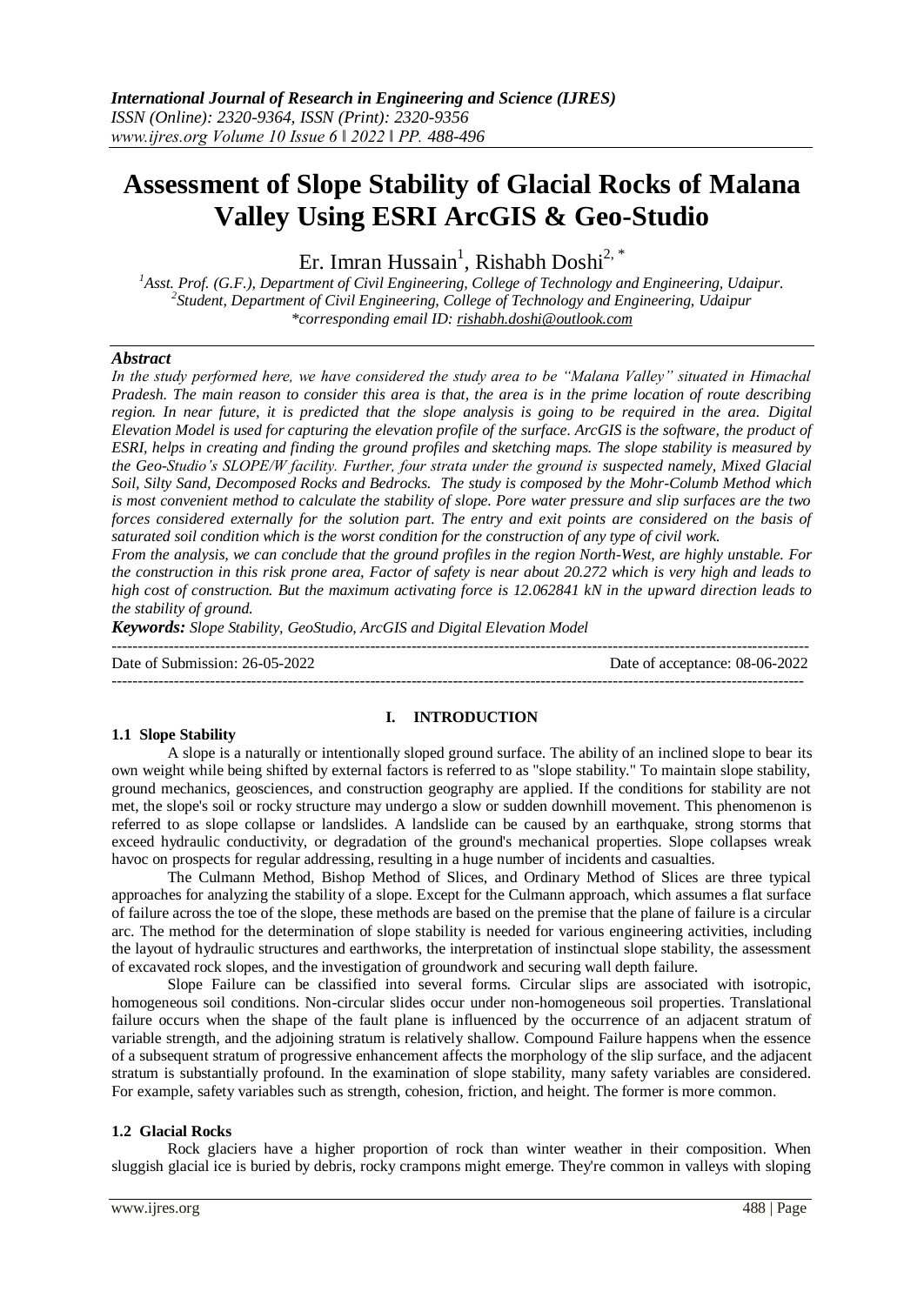cliffs, where rocks and silt tumble first from hillsides out onto the glaciers. As freezing topsoil spreads downslope, rock terraces could arise. Permafrost can also be countless generations old or dozens of millenniaold, making it useful for climatology. Researchers may drill and retrieve ice core samples in mountain glaciers for uncovering a lengthy environmental change. Scientists look at a variety of core components, including trapped air bubbles, which disclose historical atmospheric composition, temperature fluctuations, and plant varieties.

Glaciers are dynamic, and a variety of factors influence their learning and advancement. Snow accumulates at the accumulation region, which is normally the glacier's highest height, increasing the glacier's tonnage. Also, as snow melts and hardens to ice, overall weight of the glacier increases, causing its ice to distort, driving the glacier will flow downstream. The exfoliation site is situated farther beneath the iceberg, typically at a reasonable level, and is where the majority of the draining and evaporation originates. A equilibrium is created between these regions, with snowstorm equaling discharge, and the mountain is in balance. When this orderly process breaks down, whether through excessive precipitation or excessive runoff, the glacier accelerates or recede at a greater rate than usual.

Glaciers not only convey material, but they also sculpt and slice away at the earth under them as they travel. The weight of a glacier, paired with its slow movement, may modify the terrain dramatically over hundreds or even thousands of years. Ice erodes the ground surface and transports fractured rocks and soil debris far from their original locations, creating some unique glacial landforms. Glacial valleys are the most prominent glacial landform and are found all over the planet. They are trough-shaped, similar to fjords, and typically have steep near-vertical cliffs where glacial action swept whole mountainsides. Yosemite National Park, where glaciers physically swept away mountain sides, producing deep valleys with sheer walls, is one of the most stunning instances of glaciated valleys.

### **II. LITERATURE REVIEW**

Rainfall-induced landslides occur on Kitaotao's national route every year, causing important goods and services to be transported. To develop an accurate landslide hazard map, analytical methodologies based on soil mechanics and notions of soil plasticity, landslide susceptibility, and other elements are necessary. The slope angle and the soil thickness are intertwined. The safety factor is calculated for two types of groundwater: semisaturated and completely saturated. The landslide danger map is divided into six categories, ranging from severely unstable to extremely stable. Validation of these conclusions is based on actual field outcomes. (Arca et al., 2018)

The researchers also used a colonial rivalry optimization technique a perceptron for the issue of slope stability construction plots. Limit equilibrium estimates had typically been the clearest accountability for civil engineers. It is a hazard for occupied gradients that have been cut, wooded, or man-made. Quantitative analysis may not always be achievable or recommended related to time and economic restraints, notably in difficult issues. Both for the ANN and ICA–ANN forecasting algorithms, significant findings of layout design diagrams are obtained. The conclusions of both the numerical simulation boundary value problems were compared to the predicted exit point out from learned systems. (Dyson et al., 2019)

In the canyon of the Ms6.9 earthquake, about 700 landslides and a quarter-dozen dam lakes were generated. The size and geological characteristics of the area determine the location and scale of geohazards. Satellite pictures acquired before and after the earthquake were used to investigate the mechanisms that caused the Tsangpo Gorge to be triggered. The dangers of glacial debris flow and material losses caused by earthquakes are also mentioned. (Zhang et al., 2019)

Slope, climatic, topographic, and ice-thermal variables all influence the collapse of glaciers owing to gravity. This can cause ice-mass flow, which can lead to large avalanches. For the following several months or years, the second phase will consist of high flow speeds because to glacial portions. Such catastrophic instabilities are caused by climate and meteorological influences, tensions, and friction factors. Due to the unclear nature of some triggering elements at the time, long-term prediction of such enormous collapses is not conceivable, but evidence of earlier prospective collapses can be explored for their lithology and geomorphic conditions. (Kääb et al., 2018)

Slope failures are produced by a number of causes, including geological, topographical, and hydrological properties, as well as slope surface cover and climate. Slope collapses in Korea likely to happen at the intersection of a shallow weathered residual soil layer and an underlying rock layer. (Kang et al., 2020)

Seepage failure and slope collapse of an earth dam are two of the most prevalent forms of earth dam failures. Dam safety is a critical aspect of preserving national investment. The upstream and downstream slopes of the dam were analyzed using three different amounts of water and six different limit equilibrium slope stability methods. (Malik et al., 2020)

The landslide threat on NH31A prevents products and services from being transported. Natural factors such as heavy rainfall and seismic activity, as well as manmade factors such as deforestation as well as road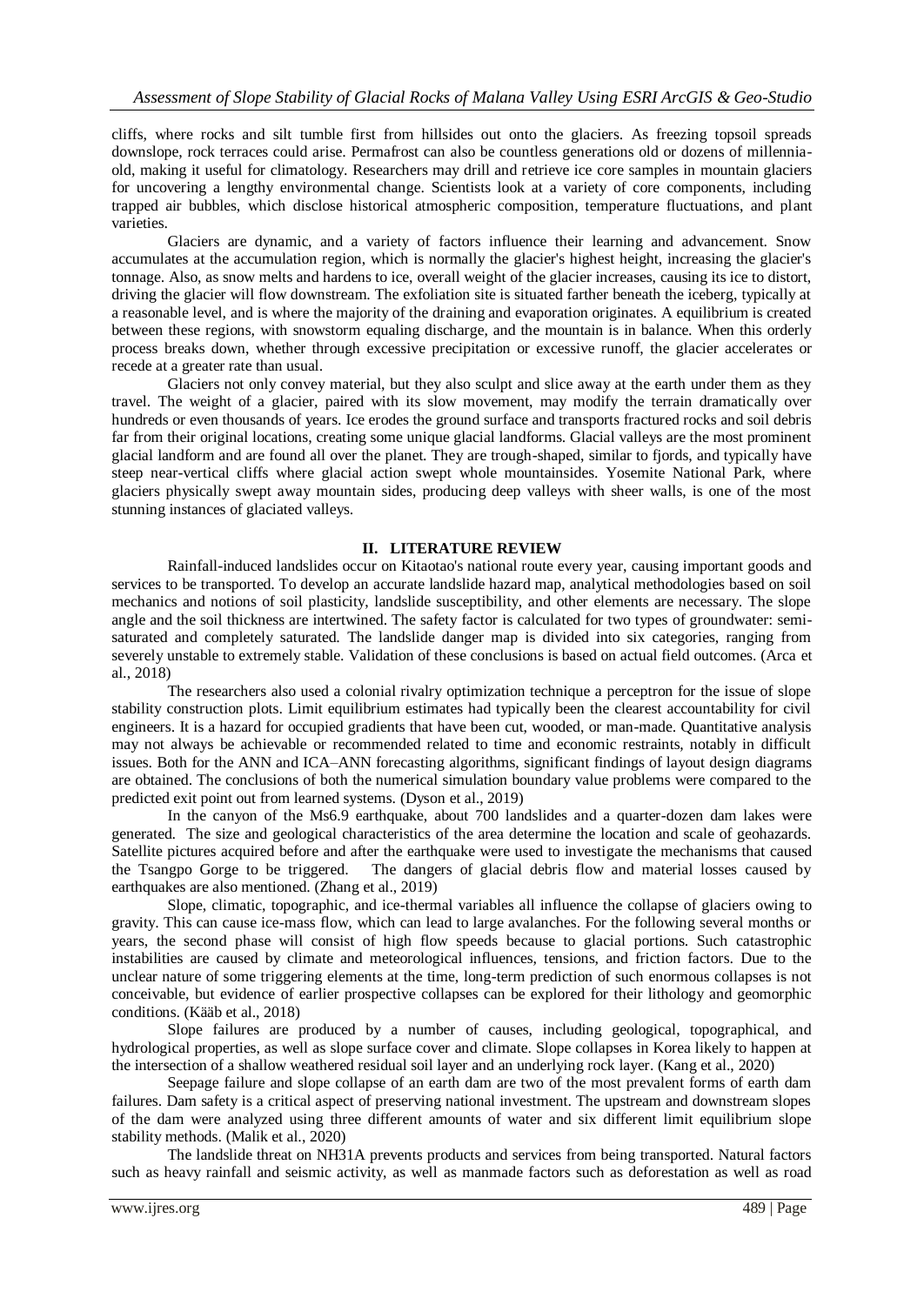cutting, are primarily responsible for these landslides. Hazard detection can lead to premature mitigation and preventative measures. This study created a landslide susceptibility map by overlaying aggregation models in ArcGIS 9.1 and categorizing regions into high, moderate, considerable, and insignificant risk categories. (Ogila & W. A. M., 2021)

### **III. STUDY AREA**

For this research purpose, the study area considered is "MALANA VALLEY". It is situated above Kasol ridge line shown in the image below. The valley is enclosed in the red polygon and the coordinates are as follows:

*Coordinates: 32˚ 06' 18.85" N 77˚ 19' 19.33" E Elevation: 3124 m above MSL*



Figure 1 Study Area - Malana Valley

# **IV. TOOLS AND METHODOLOGY**

### **4.1 Tools Used**

### **4.1.1 ESRI ArcGIS – Arc Maps**

ArcGIS Online is a mapping and analytic tool that runs in the cloud. Make visualizations, gather information, and collaborate and share with that as well. Connects directly to document management applications, mapping and statistics from around the globe, and paddock tools. ArcGIS provides all you need to remove the background and spatial information data and retrieve answers. It provides with image processing and analysis abilities as well as exposure to the largest global images library.

#### **4.1.2 Geo-Studio – SLOPE/W**

The premier slope stability tool both soil and rock slopes is SLOPE/W. For a multitude of slip surface shapes, pore-water fluid pressure, soil characteristics, and loading circumstances, SLOPE/W can accurately assess both basic and complicated situations. SLOPE/W may be used to study practically every slope instability you'll meet across that in any topographical, structural, or extraction projects due to its vast range of attributes.

#### **4.2 Data Collection**

For the authenticity of the work, all the data used for the analysis are received from the global sources. The lists of data raised during the study are as follows:

- 1. DEM Dataset TanDEM-X captured on 02/01/2021.
- 2. DEM Dataset ASTER GDEM captured on 10/5/2005.
- 3. Soil Data released by Indian Meteorological Department.

### **4.3 Methodology**

To achieve the prime objectives mentioned earlier, the certain mathematical models were created by the researchers. According to the study area and ground conditions, the specific steps are followed to attain the milestones.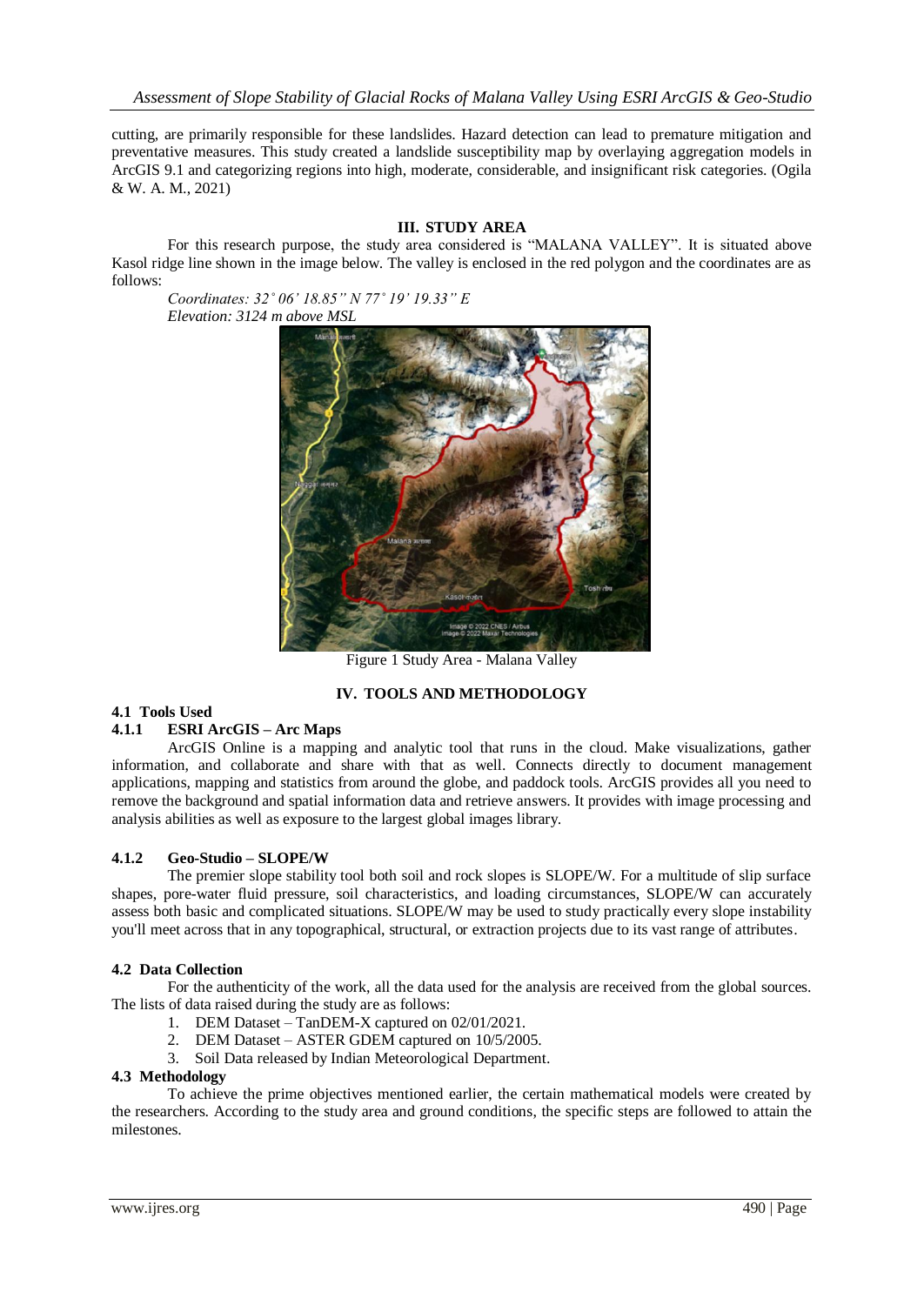1. Preparing the data to be used in the study



Figure 2 Preparing the data to be used in the study

2. Extracting the study ready data in a concise format



Figure 3 Extracting the study ready data in a concise format

3. Assigning the material Properties



Figure 4 Assigning the material properties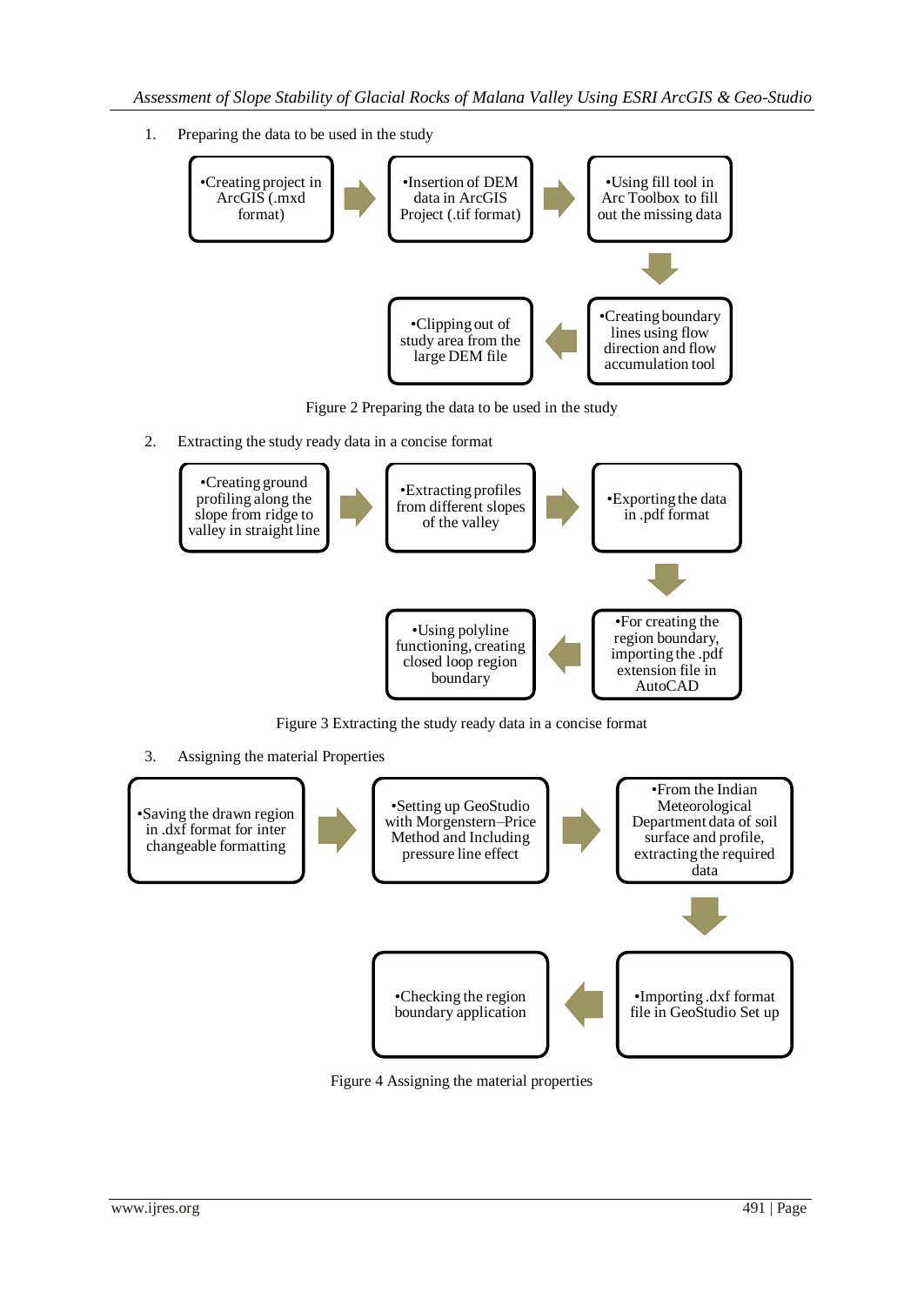4. Completing the analysis and solving for the final result



Figure 5 Completing the analysis and solving for the final results

5. Comparing the Analysis of two distinguished datasets

Generating the overlaping profile of different dataset profile of different time zones

Solving the generated ground profile with the comparative approach

Exporting the reports and conclusions

Figure 6 Comparing the Analysis of two distinguished data sets

# **V. RESULTS AND DISCUSSIONS**

```
5.1 Analysis Settings - Slope Stability
Kind: SLOPE/W
Method: Morgenstern-Price
Settings
    Side Function
             Interslice force function option: Half-Sine
    PWP Conditions from: Piezometric Line
             Apply Phreatic Correction: No
             Use Staged Rapid Drawdown: No
    Unit Weight of Water: 9.807 kN/m³
Slip Surface
    Direction of movement: Left to Right
    Use Passive Mode: No
    Slip Surface Option: Entry and Exit
    Critical slip surfaces saved: 1
    Optimize Critical Slip Surface Location: No
    Tension Crack Option: (none)
Distribution
    F of S Calculation Option: Constant
Advanced
    Geometry Settings
             Minimum Slip Surface Depth: 0.1 m
            Number of Slices: 30
    Factor of Safety Convergence Settings
             Maximum Number of Iterations: 100
             Tolerable difference in F of S: 0.001
    Solution Settings
             Search Method: Root Finder
             Tolerable difference between starting and converged F of S: 3
             Maximum iterations to calculate converged lambda: 20
             Max Absolute Lambda: 2
```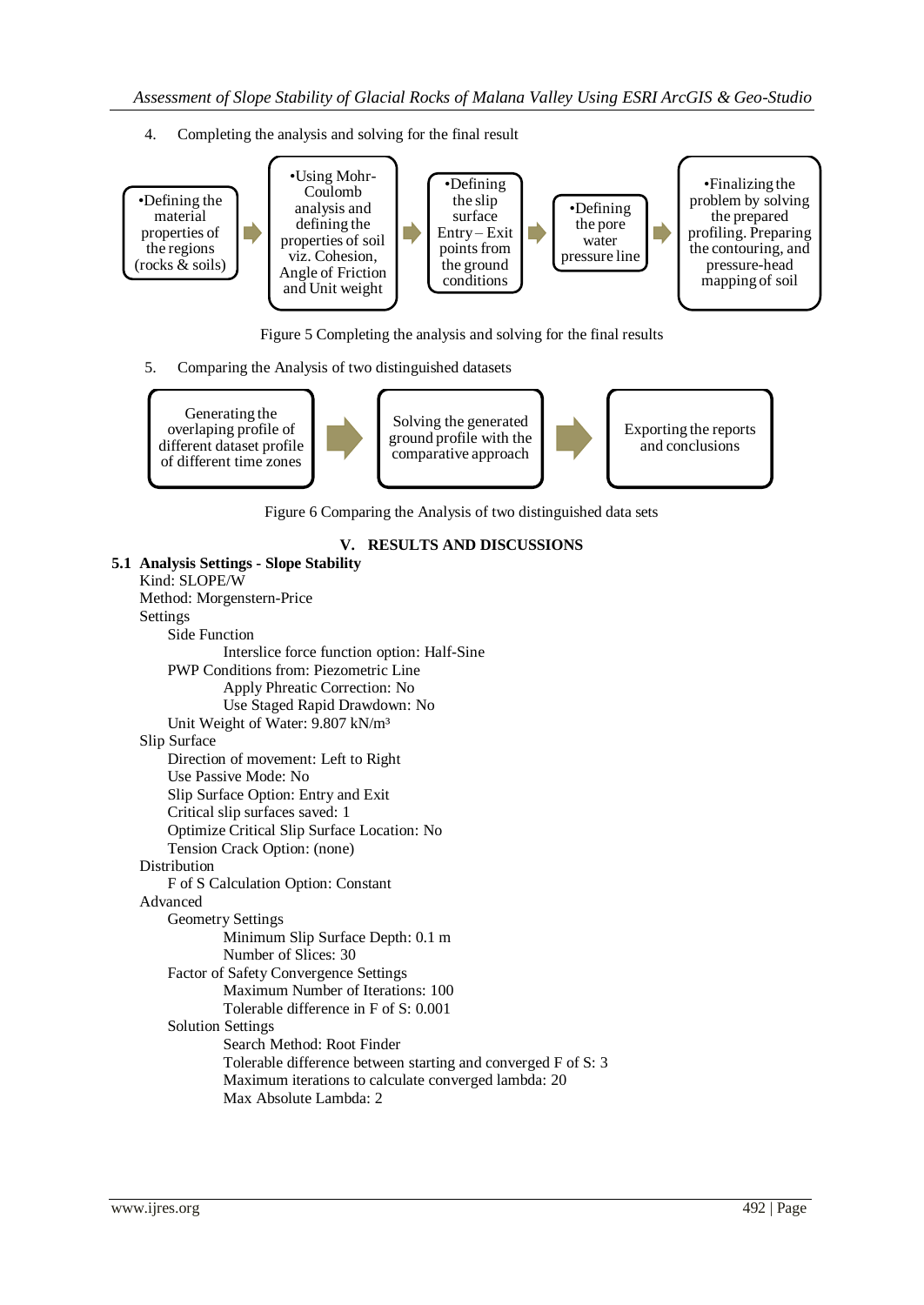# **5.2 Materials**

|       | vis widiging              |             |                           |                     |
|-------|---------------------------|-------------|---------------------------|---------------------|
| 5.2.1 | <b>Mixed Glacial Soil</b> |             |                           |                     |
|       |                           | Model       | $\ddot{\phantom{a}}$      | Mohr-Coulomb        |
|       |                           | Unit Weight | $\ddot{\cdot}$            | $20 \text{ kN/m}^3$ |
|       |                           | Cohesion'   |                           | 10 kPa              |
|       |                           | Phi'        |                           | 44 $\degree$        |
| 5.2.2 | <b>Silty Soil</b>         |             |                           |                     |
|       |                           | Model       | $\mathbb{R}^{\mathbb{Z}}$ | Mohr-Coulomb        |
|       |                           | Unit Weight | $\cdot$                   | $22 \text{ kN/m}^3$ |
|       |                           | Cohesion'   | $\ddot{\cdot}$            | 50 kPa              |
|       |                           | Phi'        | $\ddot{\cdot}$            | $33^{\circ}$        |
| 5.2.3 | <b>Decomposed Rock</b>    |             |                           |                     |

| 5.4.3 | Decomposed Rock |             |                      |                     |
|-------|-----------------|-------------|----------------------|---------------------|
|       |                 | Model       | $\mathcal{L}$        | Mohr-Coulomb        |
|       |                 | Unit Weight | $\ddot{\phantom{a}}$ | $26 \text{ kN/m}^3$ |
|       |                 | Cohesion'   | $\ddot{\cdot}$       | $100$ kPa           |
|       |                 | Phi'        | $\ddot{\cdot}$       | 45 $^{\circ}$       |
| 5.2.4 | <b>Bedrock</b>  |             |                      |                     |
|       |                 | Model       | $\mathcal{L}$        | Mohr-Coulomb        |
|       |                 | Unit Weight | $\sim$ 1             | $28 \text{ kN/m}^3$ |
|       |                 | Cohesion'   | $\ddot{\cdot}$       | 1000 kPa            |

## **5.3 Slip Surface Values**

# **5.3.1 Slip Surface Entry and Exit** Left Type : Range Left-Zone Left Coordinate : (20.525469, 24.994943) m Left-Zone Right Coordinate : (21.594718, 24) m Left-Zone Increment : 8 Right Type : Range Right-Zone Left Coordinate : (38, 18.563813) m Right-Zone Right Coordinate : (38.541905, 18.17923) m Right-Zone Increment : 8 Radius Increments : 4

Phi' : 44 °

## **5.3.2 Slip Surface Limits**

Left Coordinate: (20.16667, 25.97353) m Right Coordinate: (39.15278, 18.25131) m

## **5.4 Piezometric Line**

Table 1 Piezometric Line Coordinates

|              | X                 | Y                 |
|--------------|-------------------|-------------------|
| Coordinate 1 | $20.12 \text{ m}$ | $17.98 \text{ m}$ |
| Coordinate 2 | $24.67 \text{ m}$ | 18.16 m           |
| Coordinate 3 | $30.45 \text{ m}$ | $18.08 \text{ m}$ |
| Coordinate 4 | 34.72 m           | $17.98 \text{ m}$ |
| Coordinate 5 | $39.15 \text{ m}$ | $18.06 \text{ m}$ |

Slip Surfaces Analyzed: 123 of 405 converged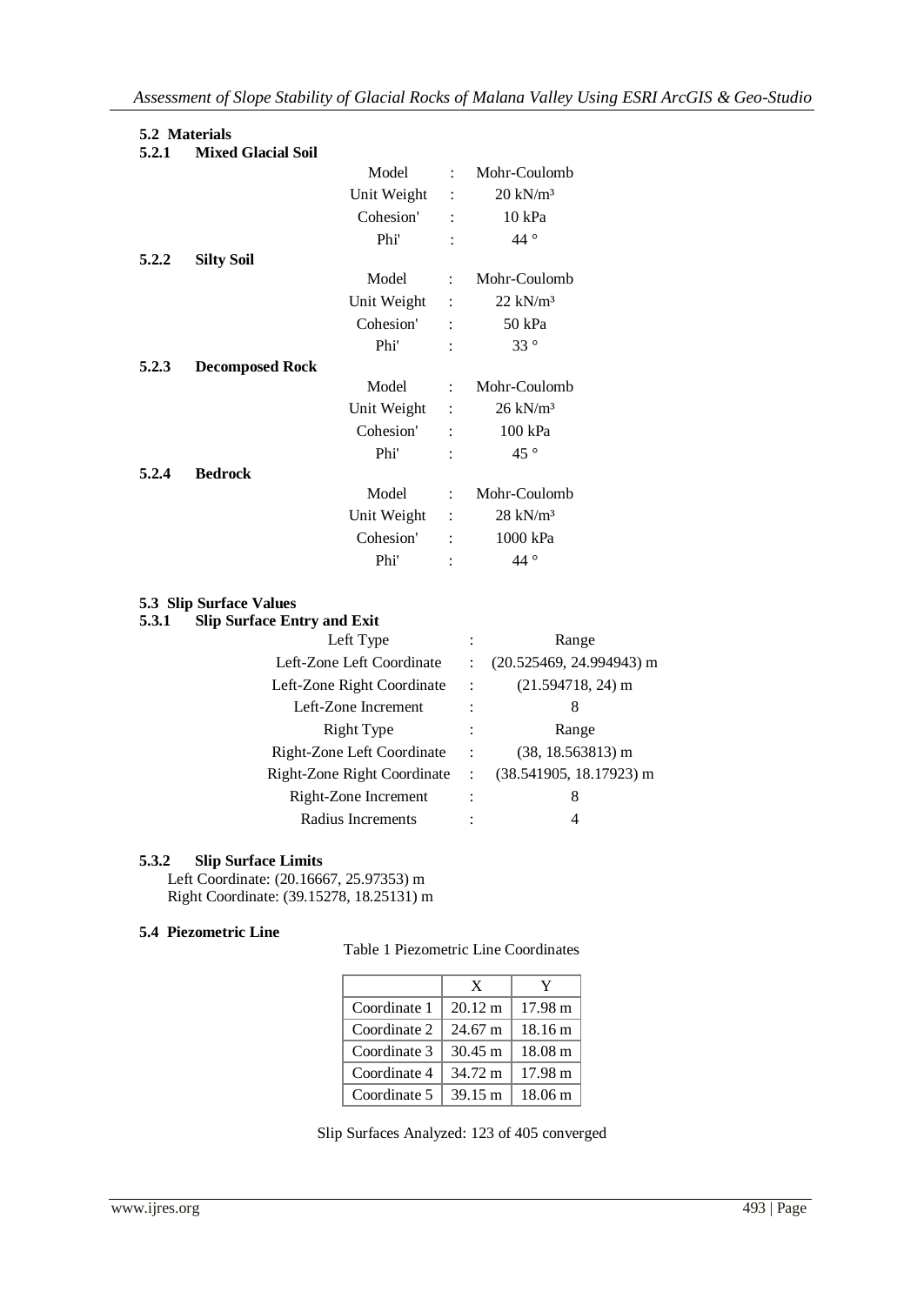

| ace                      |                |                            |
|--------------------------|----------------|----------------------------|
| Slip Surface             |                | 38                         |
| Factor of Safety         |                | 4.409                      |
| Volume                   |                | 47.129227 m <sup>3</sup>   |
| Weight                   |                | 944.32486 kN               |
| <b>Resisting Moment</b>  | $1 - 1$        | 18,780.867 kN·m            |
| <b>Activating Moment</b> | $\mathcal{L}$  | 4,259.4455 kN $\cdot$ m    |
| <b>Resisting Force</b>   | $\mathcal{L}$  | 1,088.7031 kN              |
| <b>Activating Force</b>  | $\ddot{\cdot}$ | 246.91865 kN               |
| Exit                     |                | $(38.380517, 17.876408)$ m |
| Entry                    | $\ddot{\cdot}$ | $(20.525469, 24.994943)$ m |
| Radius                   |                | 15.836281 m                |
| Center                   |                | $(34.114224, 33.127197)$ m |
|                          |                |                            |

**5.6 Results and Discussion**



Figure 7 Definition Diagram of profile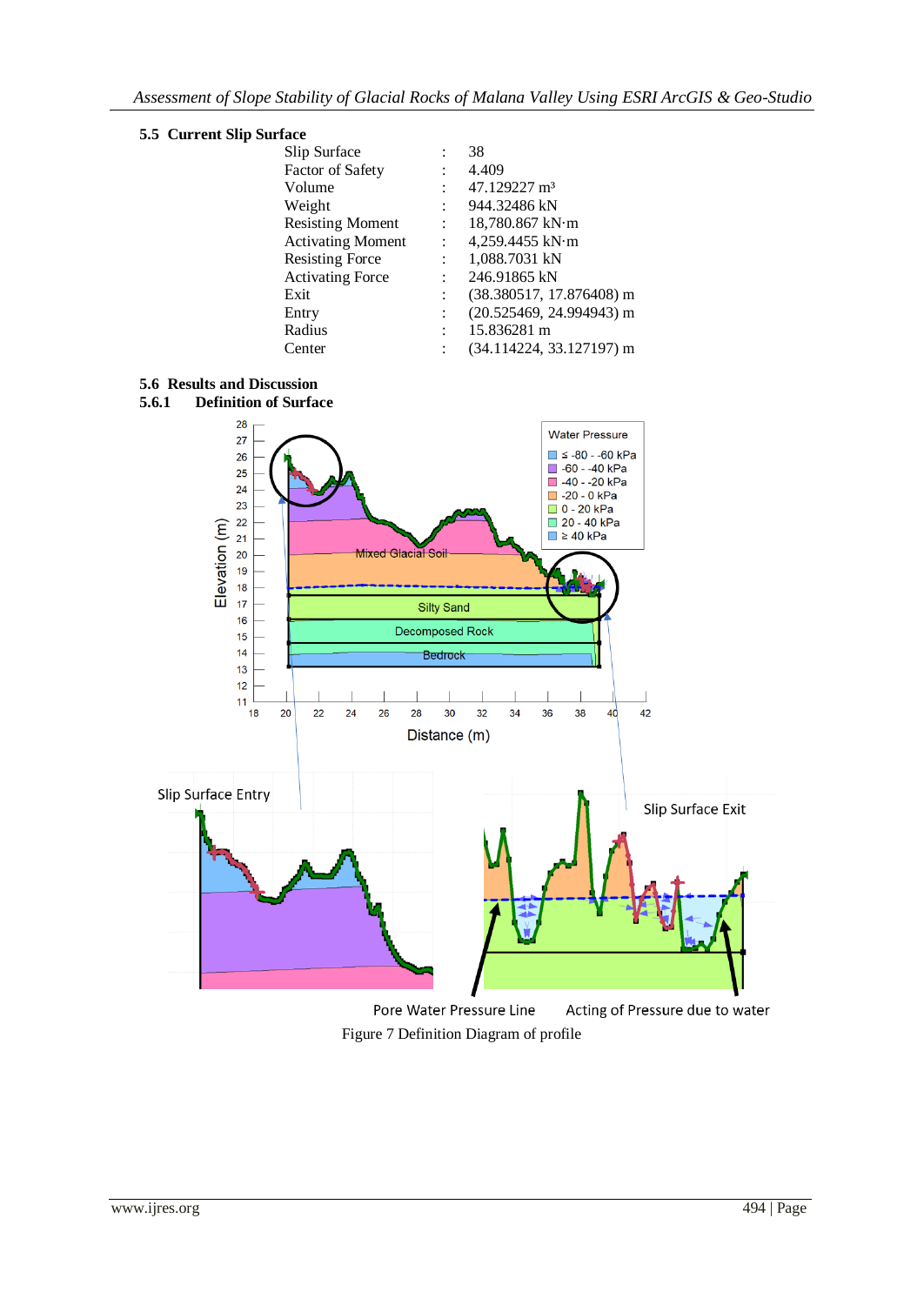

# **5.6.2 Results Obtained**



### **VI. CONCLUSION**

From the analysis, we can conclude that the ground profiles in the region North-West, are highly unstable. For the construction in this risk prone area, Factor of safety is near about **20.272** which is very high and leads to high cost of construction. But the maximum activating force is **12.062841 kN** in the upward direction leads to the stability of ground.

### **STUDY MAP**

### Malana Valley Map



#### Figure 9 Study Map - Malana Valley

The mapping is created in ArcGIS software – ArcMaps 10.7.1 using the TanDEM-X dataset captured in January, 2022 extracted from th[e https://geoservice.dlr.de/](https://geoservice.dlr.de/)